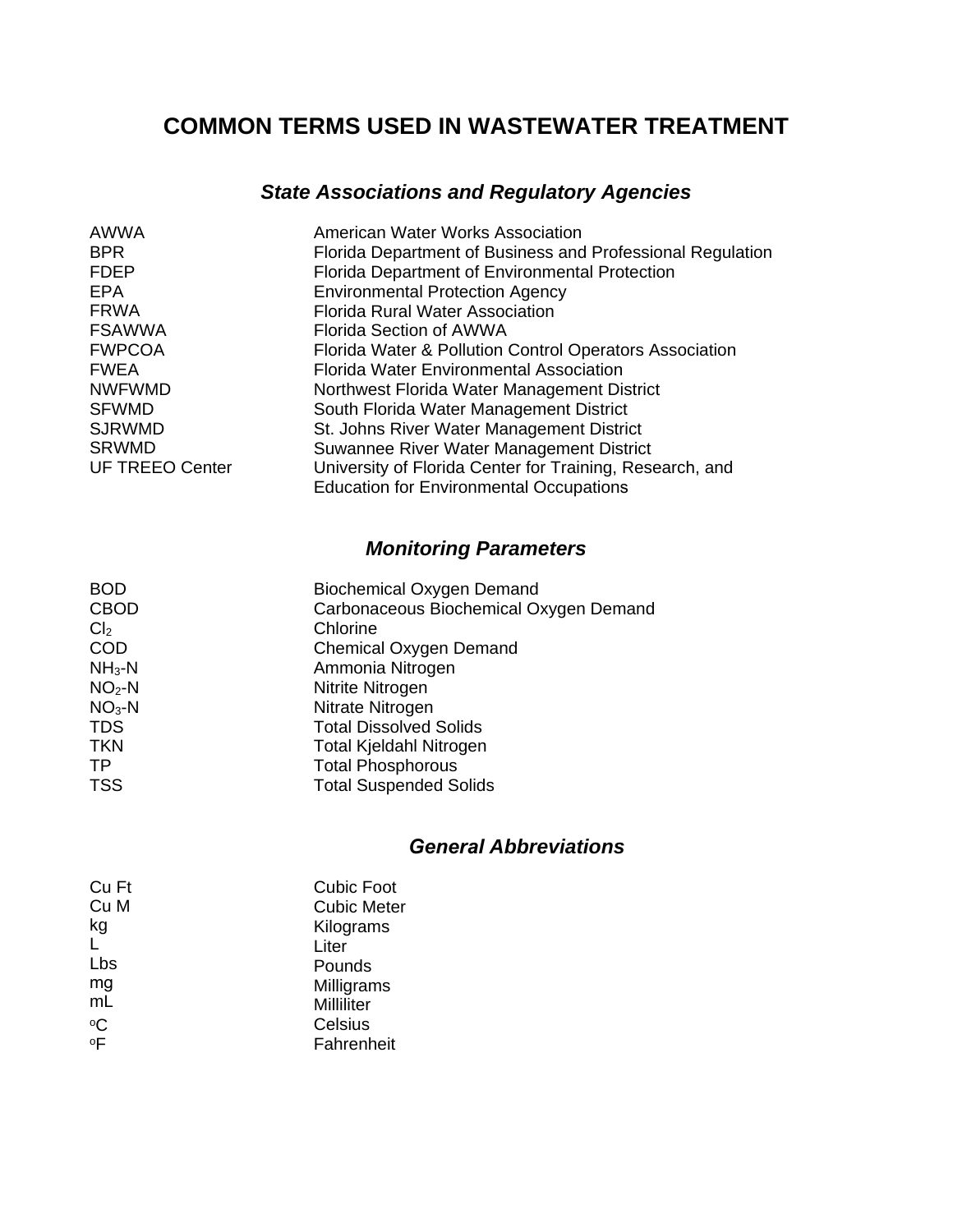# *Process Terminology*

| Food to Microorganism Ratio<br>F/M Ratio<br><b>GSA</b><br>Gould Sludge Age<br><b>MCRT</b><br>Mean Cell Residence Time | DO          | Dissolved Oxygen                       |
|-----------------------------------------------------------------------------------------------------------------------|-------------|----------------------------------------|
|                                                                                                                       |             |                                        |
|                                                                                                                       |             |                                        |
|                                                                                                                       |             |                                        |
|                                                                                                                       | <b>MLSS</b> | <b>Mixed Liquor Suspended Solids</b>   |
| <b>MLVSS</b>                                                                                                          |             | Mixed Liquor Volatile Suspended Solids |
| <b>Oxidation/ Reduction Potential</b><br><b>ORP</b>                                                                   |             |                                        |
| <b>OUR</b><br>Oxygen Uptake Rate                                                                                      |             |                                        |
| <b>O &amp; G</b><br>Oil and Grease                                                                                    |             |                                        |
| <b>RAS</b><br><b>Return Activated Sludge</b>                                                                          |             |                                        |
| <b>RBC</b><br><b>Rotating Biological Contactor</b>                                                                    |             |                                        |
| <b>SA</b><br>Sludge Age                                                                                               |             |                                        |
| <b>SDI</b><br><b>Sludge Density Index</b>                                                                             |             |                                        |
| <b>SOUR</b><br>Specific Oxygen Uptake Rate                                                                            |             |                                        |
| <b>SRT</b><br><b>Solids Retention Time</b>                                                                            |             |                                        |
| <b>SVI</b><br>Sludge Volume Index                                                                                     |             |                                        |
| <b>WAS</b><br><b>Waste Activated Sludge</b>                                                                           |             |                                        |

### *Miscellaneous*

| Advanced Wastewater Treatment                   |
|-------------------------------------------------|
| <b>Brake Horse Power</b>                        |
| Cubic Feet Per Minute                           |
| Code of Federal Regulations                     |
| <b>Cubic Feet Per Second</b>                    |
| Discharge Monitoring Report                     |
| Florida Administrative Code                     |
| Gallons Per Day                                 |
| Gallons Per Minute                              |
| Gallons Per Second                              |
| Horse Power                                     |
| Million Gallons Per Day                         |
| Milligrams Per Liter                            |
| <b>Monthly Operating Report</b>                 |
| National Pollutant Discharge Elimination System |
| <b>Publicly Owned Treatment Works</b>           |
| <b>Parts Per Millions</b>                       |
| Pounds Per Square Inch                          |
| <b>Water Reclamation Facility</b>               |
| <b>Water Treatment Plant</b>                    |
| <b>Wastewater Treatment Facility</b>            |
| <b>Wastewater Treatment Plant</b>               |
|                                                 |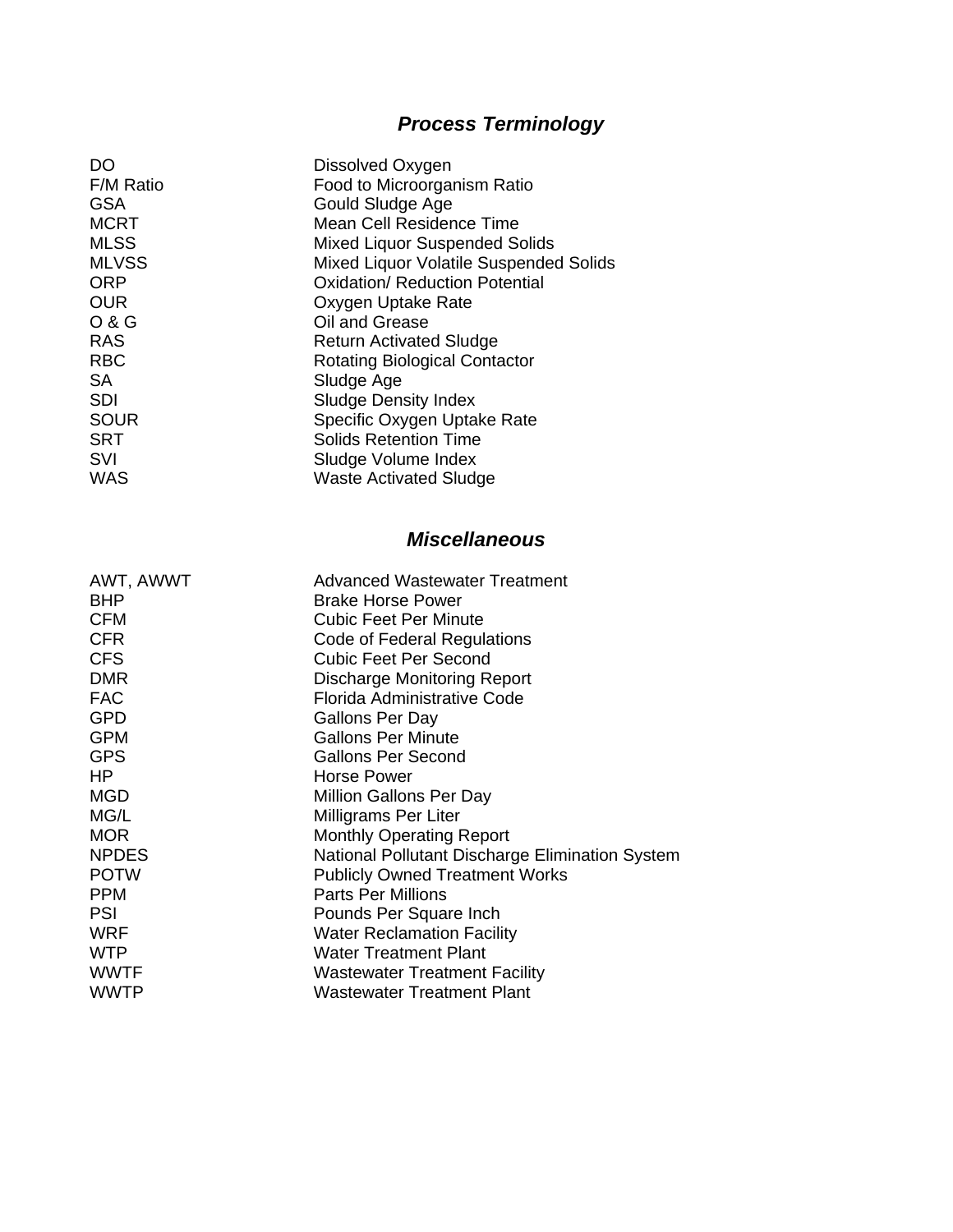## **HELPFUL WASTEWATER TREATMENT TERMS**

#### **ACID:**

- (1) A substance that tends to lose a proton.
- (2) A substance that dissolves in water with the formation of hydrogen ions.
- (3) A substance containing hydrogen which may be replaced with metals to form salts
- (4) A substance that is corrosive.
- (5) A substance that may lower pH

**ACIDITY:** The capacity of water or wastewater to neutralize bases. Acidity is expressed in milligrams per liter of equivalent calcium carbonate.

**ACTIVATED SLUDGE:** Sludge particles produced in raw or settled wastewater (primarily effluent) by the growth of organisms (including zoogleal bacteria) in aeration tanks in the presence of dissolved oxygen. The term "activated" comes from the fact that the particles are teeming with bacteria, fungi, and protozoa. Activated sludge is different from primary sludge in that the sludge particles contain many living organisms which can feed on the incoming wastewater.

**ACTIVATED SLUDGE PROCESS:** A biological wastewater treatment process which speeds up the decomposition of wastes in the wastewater being treated. Activated sludge is added to wastewater and the mixture (mixed liquor) is aerated and agitated. After some time in the aeration tank, the activated sludge is allowed to settle out by sedimentation and is disposed of (wasted) or refused (returned to the aeration tank) as needed. The remaining wastewater then undergoes more treatment.

**ADVANCED WASTE TREATMENT:** Any process of water renovation that upgrades treated wastewater to meet specific reuse requirements. Typical processes include chemical treatment and pressure filtration. Also called tertiary treatment.

**AERATION:** The process of adding air to water. In wastewater treatment, air is added to refreshen wastewater and to keep solids in suspension. With mixtures of wastewater and activated sludge, adding air provides mixing and oxygen for the microorganisms treating the wastewater.

**AEROBES:** Bacteria that must have molecular (dissolved) oxygen (DO) to survive.

**AEROBIC BACTERIA:** Bacteria which will live and reproduce only in an environment containing oxygen which is available for their respiration (breathing), namely atmospheric oxygen or oxygen dissolved in water. Oxygen combined chemically, such as water molecules  $(H<sub>2</sub>O)$ , cannot be used for respiration by aerobic bacteria.

**AIR LIFT:** A type of pump. This device consists of a vertical riser pipe in the wastewater or sludge to be pumped. Compressed air is injected into a tall piece at the bottom of the pipe. Fine air bubbles mix with the wastewater or sludge to form a mixture lighter than the surrounding water which causes the mixture to rise in the discharge pipe to the outlet. An air-lift pump works like the center of a stand in a percolator coffee pot.

**ALGAE:** Microscopic plants which contain chlorophyll and live floating or are suspended in water. They also may be attached to structures, rocks, or other similar substances. Algae produce oxygen during sunlight hours and use oxygen during night hours. Their biological activities appreciably affect the pH and dissolve oxygen of the water.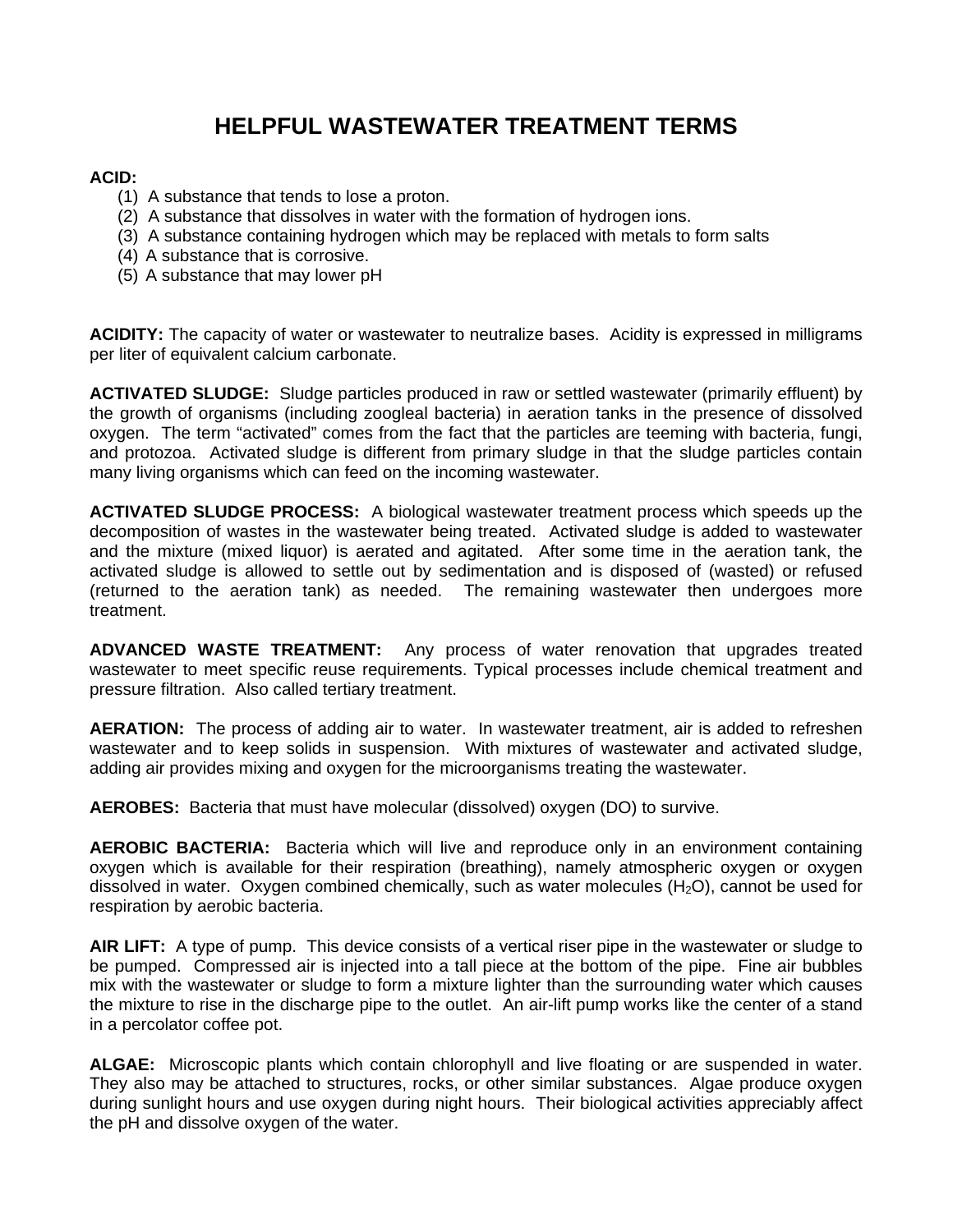**ALIQUOT:** Portion of a sample. Often an equally divided portion of a sample.

#### **ALKALINITY:** See Base.

**ANAEROBIC:** A condition in which atmospheric or dissolved molecular oxygen is *NOT* present in the aquatic (water) environment.

**ANAEROBIC BACTERIA:** Bacteria that live and reproduce in an environment containing no "free" or dissolved oxygen. Anaerobic bacteria obtain their oxygen supply by breaking down chemical compounds which contain oxygen, such as sulfate  $(SO<sub>4</sub><sup>2</sup>)$ .

**ANAEROBIC DIGESTION:** Wastewater solids and water (about 5% solids, 95% water) are placed in a large tank where bacteria decompose the solids in the absence of dissolved oxygen.

**ANOXIC:** Oxygen deficient or lacking sufficient oxygen.

**BOD: B**iochemical **O**xygen **D**emand. The rate at which organisms use the oxygen in water or wastewater while stabilizing decomposable organic matter under aerobic conditions. In decomposition, organic matter serves as food for the bacteria and energy results from its oxidation. BOD measurements are used as a measure of the organic strength of wastes in water.

**BACTERIA:** Bacteria are living organisms, microscopic in size, which usually consist of a single cell. Most bacteria use organic matter for their food and produce waste products as the result of their life processes.

**BAFFLE:** A flat board or plate, deflector, guide or similar device constructed or placed in flowing water, wastewater, or slurry systems to cause more uniform flow velocities, to absorb energy, and to divert, guide, or agitate liquids (water, chemical solutions, slurry).

#### **BASE:**

- (1) A substance which takes up or accepts protons.
- (2) A substance which dissociates (separates) in aqueous solution to yield hydroxyl ions (OH- ).
- (3) A substance containing hydroxyl ions which reacts with an acid to form a salt or which may react with metals to form precipitates.
- (4) A substance that may raise pH.
- **BIOMASS:** A mass or clump of organic material consisting of living organisms feeding on the wastes in wastewater, dead organisms and other debris.

**BIOSOLIDS:** A primarily organic solid product, produced by wastewater treatment processes, that can be beneficially recycled. The word biosolids is replacing the word sludge.

**BLANK:** A bottle containing only dilution water or distilled water, but the sample being tested is not added. Tests are frequently run on a SAMPLE and a BLANK and the differences are compared.

**BUFFER:** A solution or liquid whose chemical makeup neutralizes acids or bases without a great change in pH.

**BULKING:** Clouds of billowing sludge that occur throughout secondary clarifiers and sludge thickeners when the sludge does not settle properly. In the activated sludge process bulking is usually caused by filamentous bacteria or bound water.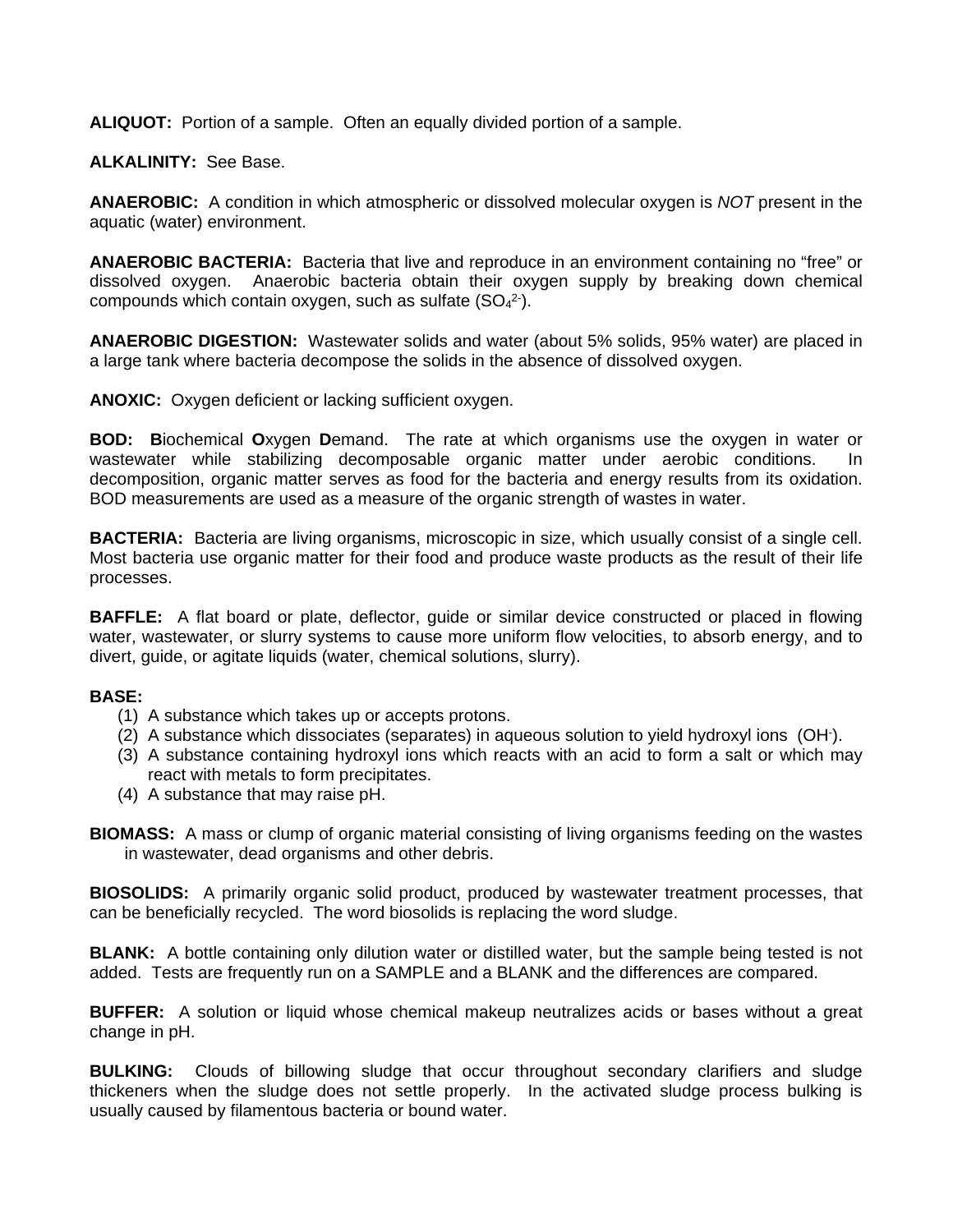**CAVITATION:** The formation and collapse of a gas pocket or bubble on the blade of an impeller or the gate of a valve. The collapse of this gas pocket or bubble drives water into the impeller or gate with a terrific force that can cause pitting on the impeller or gate surface. Cavitation is accompanied by loud noises that sound like someone is pounding on the impeller or gate with a hammer.

**CENTRIFUGE:** A mechanical device that uses centrifugal or rotational forces to separate solids from liquids.

**CHLORINATION:** The application of chlorine to water or wastewater, generally for the purpose of disinfection, but frequently for accomplishing other biological or chemical results.

**CHLORINE DEMAND:** Chlorine demand is the difference between the amount of chorine added to wastewater and the amount of residual chlorine remaining after a given contact time. Chlorine demand may change with dosage, time temperature, pH, and nature and amount of the impurities in the water.

Chlorine Demand, mg/L = Chlorine Applied, mg/L - Chlorine Residual, mg/L

**CHLORINE REQUIREMENT:** The amount of chlorine which is needed for a particular purpose. Some reasons for adding chlorine are reducing the number of coliform bacteria (Most Probable Number), obtaining a particular chlorine residual, or oxidizing some substance in the water. In each case a definite dosage of chlorine will be necessary. This dosage is the chlorine requirement.

**CLARIFIER:** Settling Tank, Sedimentation Basin. A tank or basin in which wastewater is held for a period of time during which the heavier solids settle to the bottom and the lighter material will float to the water surface.

**COAGULANTS:** Chemicals that cause very fine particles to clump (floc) together into larger particles. This makes it easier to separate the solids from the water by settling, skimming, draining or filtering.

**COAGULATION:** The clumping together of very fine particles into large particles (floc) caused by the use of chemicals (coagulants).

**COLIFORM:** A type of bacteria. The presence of coliform-group bacteria is an indication of possible pathogenic bacterial contamination. The human intestinal tract is one of the main habitats of coliform bacteria. They may also be found in the intestinal tracts of warm-blooded animals, and in plants, soil, air, and the aquatic environment. Fecal coliforms are those coliforms found in the feces of various warm-blooded animals; whereas the term "coliform" also includes various other environmental sources.

**COLORIMETRIC MEASUREMENT:** A means of measuring unknown chemical concentrations in water by *MEASURING A SAMPLE'S COLOR INTENSITY*. The specific color of the sample, developed by addition of chemical reagents, is measured with a photoelectric colorimeter or is compared with "color standards" using, or corresponding with, known concentrations of the chemical.

**COMMINUTOR:** A device used to reduce the size of the solid chunks in wastewater by shredding (comminuting). The shredding action is like many scissors cutting or chopping to shreds all the large influent solids material in the wastewater.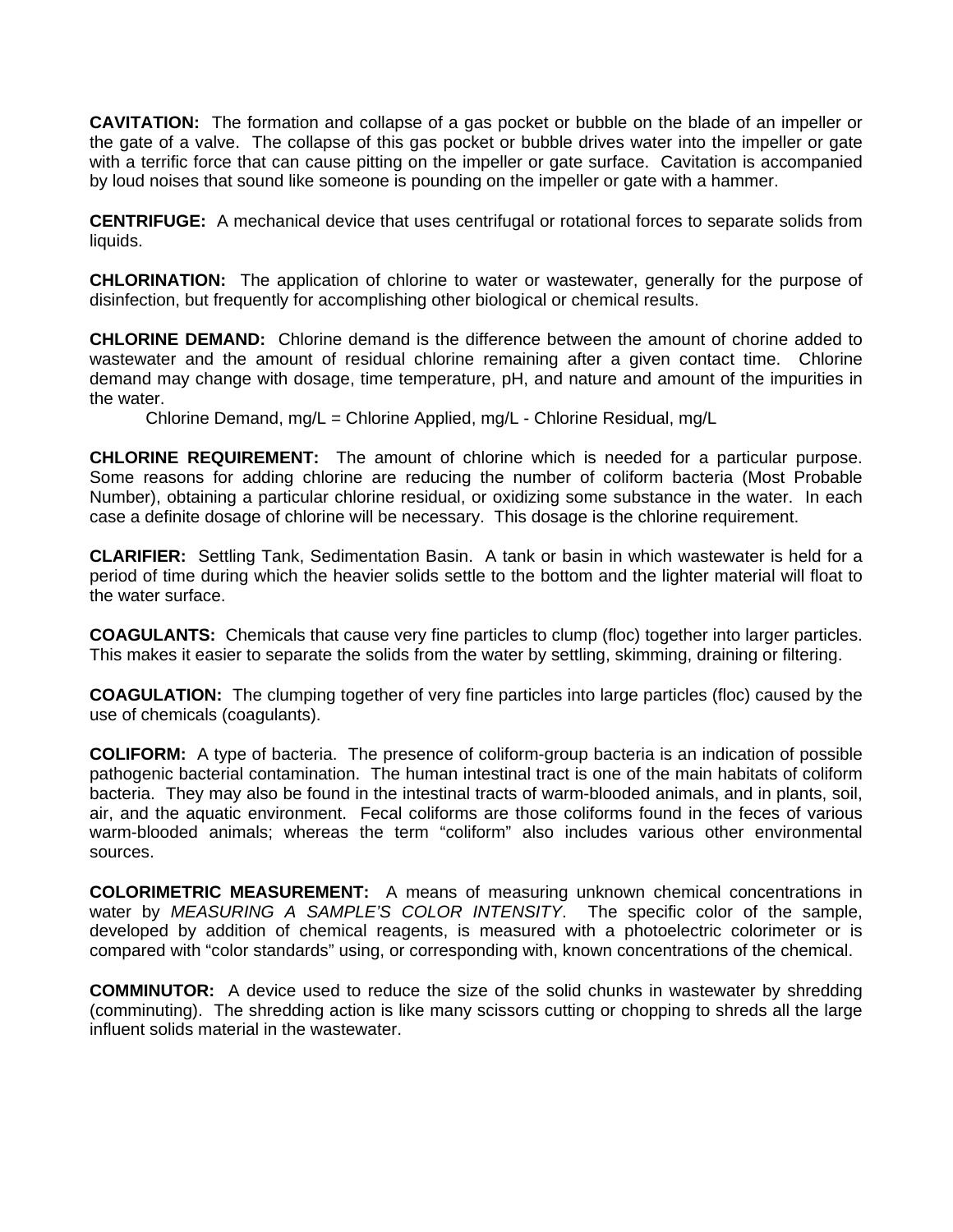**COMPOSITE:** A composite sample is a collection of individual samples obtained at regular intervals, usually every one or two hours during a 24-hour time span. Each individual sample is combined with the others in proportion to the rate of flow when the sample was collected. The resulting mixture (composite sample) forms a representative sample and is analyzed to determine the average conditions during the sample period.

#### **CONFINED SPACE:** Confined space means a space that:

- A. Is large enough and so configured that an employee can bodily enter and perform assigned work; and
- B. Has limited or restricted means for entry or exit; and
- C. Is not designed for continuous employee occupancy.

(Definition from the Code of Federal Regulations (CFR) Title 29 Part 1910.146.)

**CROSS CONNECTION:** A connection between a drinking (potable) water system and an unapproved water supply. For example, if you have a pump moving nonpotable water and hook into the drinking water system to supply water for the pump seal, a cross connection or mixing between the two water systems can occur. This mixing may lead to contamination of the drinking water.

**DECHLORINATION:** The removal of chlorine from the effluent of a treatment plant.

#### **DENITRIFICATION:**

- (1) The anoxic biological reduction of nitrate nitrogen to nitrogen gas.
- (2) The removal of some nitrogen from a system.
- (3) An anoxic process that occurs when nitrite or nitrate ions are reduced to nitrogen gas and nitrogen bubbles are formed as a result of this process.

**DETENTION TIME:** The time required to fill a tank at a given flow or the theoretical time required for a given flow of wastewater to pass through a tank.

**DETRITUS:** The heavy, coarse mixture of grit and organic material carried by wastewater. (also called grit).

**DIFFUSED-AIR AERATION:** A diffused air activated sludge plant takes air, compresses it, and then discharges the air below the water surface of the aerator through some type of air diffusion device.

**DIFFUSER:** A device used to break the air stream from the blower system into fine bubbles in an aeration tank or reactor.

**DIGESTER:** A tank in which sludge is placed to allow decomposition by microorganisms. Digestion may occur under anaerobic (more common) or aerobic conditions.

**DISINFECTION:** The process designed to kill or inactivate most microorganisms in wastewater, including essentially all pathogenic (disease-casing) bacteria. There are several ways to disinfect, with chlorination being the most frequently used in water and wastewater treatment plants.

**DISSOLVED OXYGEN (DO):** Molecular (atmospheric) oxygen dissolved in water or wastewater.

**EFFLUENT:** Wastewater or other liquid - raw (untreated), partially or completely treated - flowing *FROM* a reservoir, basin, treatment process or treatment plant.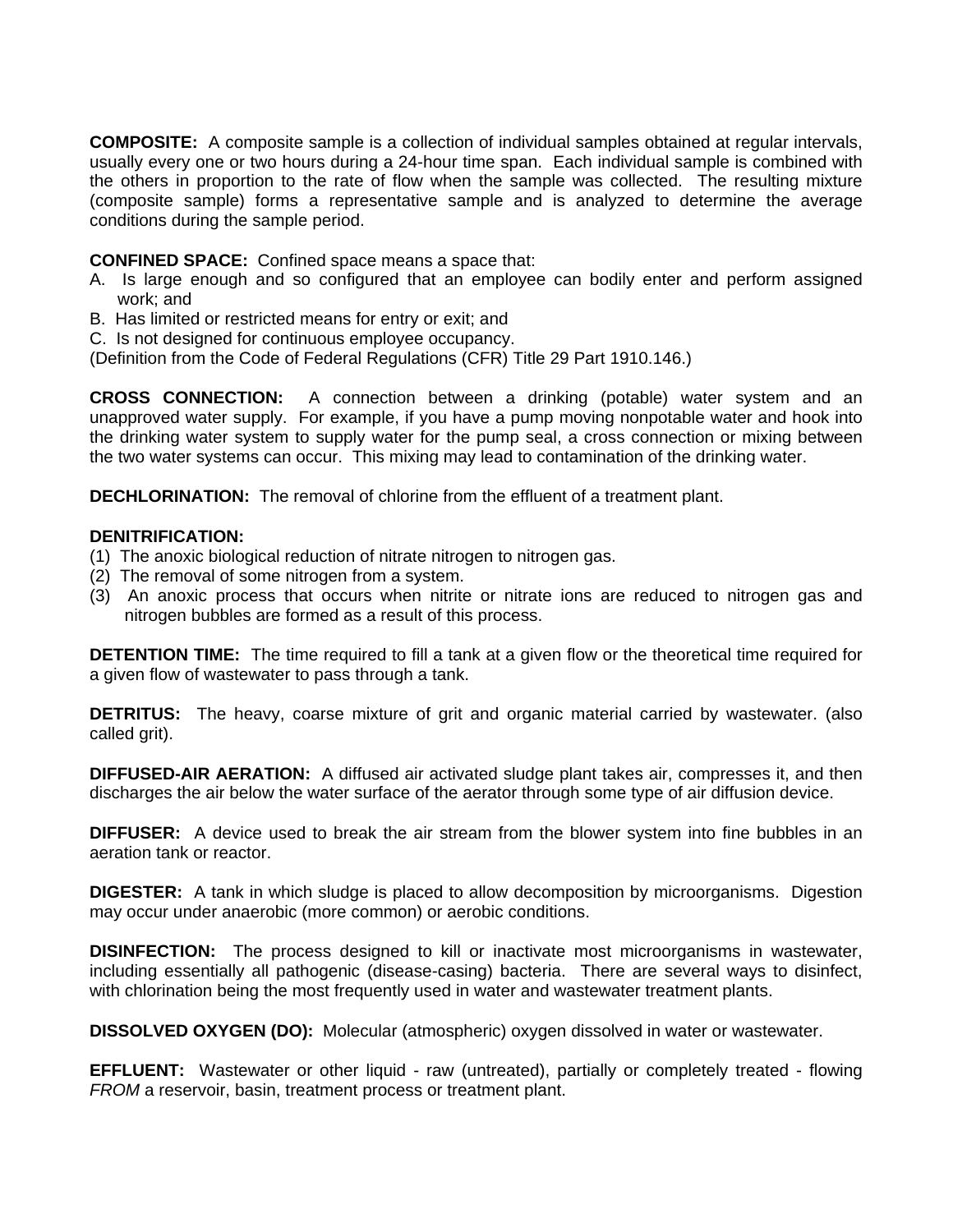**ELUTRIATION:** The washing of digested sludge with fresh water, plant effluent or other wastewater. The goal is to remove fine particles and/or the alkalinity in the sludge. This process reduces the demand for conditioning chemicals and improves settling or filtering characteristics of the sludge.

**EQUALIZING BASIN:** A holding basin in which variations in flow and composition of a liquid are averaged. Such basins are used to provide a flow of reasonably uniform volume and composition to a treatment unit. Also called a balancing reservoir.

**ESTUARY:** Bodies of water that are located at the lower end of a river and are subject to tidal fluctuations.

#### **EVAPOTRANSPIRATION:**

- The process by which water vapor passes into the atmosphere from living plants. Also called Transpiration.
- The total water removed from an area by transpiration (living plants) and by evaporation from soil, snow and water surfaces.

**EUTROPHICATION:** The increase of nutrient levels of a lake or other body of water; this usually causes in increase in the growth of aquatic animal and plant life.

**FILAMENTOUS ORGANISMS:** Organisms that grow in a thread or filamentous form. Common types are T*hiothrix* and *Actinomycetes*. A common cause of sludge bulking in the activated sludge process.

**FLOC:** Clumps of bacteria and particles or coagulants and impurities that have come together and formed a cluster. Found in aeration tanks, secondary clarifiers and chemical precipitation processes.

**FLOCCULATION:** The gathering together of fine particles after coagulation to form larger particles by a process of gentle mixing.

**FORCE MAIN:** A pipe that carries wastewater under pressure from the discharge side of a pump to a point of gravity flow downstream.

**FREEBOARD:** The vertical distance from the normal water surface to the top of the confining wall.

**GRAB SAMPLE:** A single sample of water collected at a particular time and place which represents the composition of the water only at that time and place.

**GRIT:** The heavy material present in wastewater, such as sand, coffee grounds, eggshells, gravel and cinders.

**GRIT REMOVAL:** Grit removal is accomplished by providing an enlarged channel or chamber which causes the flow velocity to be reduced and allows the heavier grit to settle to the bottom of the channel where it can be removed.

**HEADWORKS:** The facilities where wastewater enters a wastewater treatment plant. The headworks may consist of bar screens, comminutors, a wet well and pumps.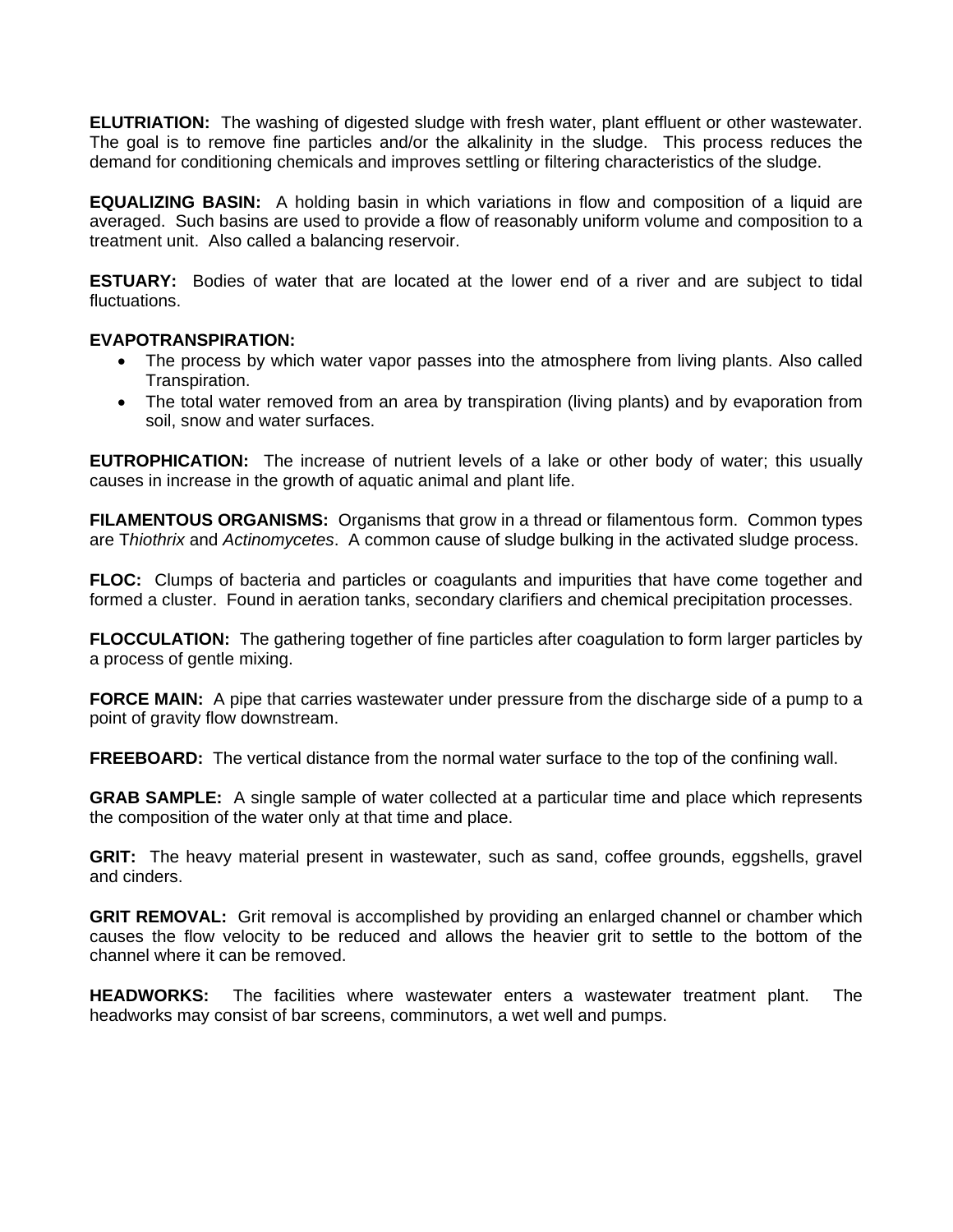**HYDROGEN SULFIDE GAS (H2S):** Hydrogen sulfide is a gas with a rotten egg odor. This gas is produced under anaerobic conditions. Hydrogen sulfide is particularly dangerous because it dulls your sense of smell so that you do not notice it after you have been around it for a while and because the odor is not noticeable in high concentrations. The gas is very poisonous to your respiratory system, explosive, flammable and colorless.

**INFLOW:** Water discharged into a sewer system and service connections from sources other than regular connections. This includes flow from yard drains, foundation drains and around manhole covers. Inflow differs from infiltration in that it is a direct discharge into the sewer rather than a leak in the sewer itself.

**INFLUENT:** Wastewater or other liquid - raw (untreated) or partially treated - flowing *INTO* a reservoir, basin, treatment process or treatment plant.

**MASKING AGENTS:** Substances used to cover up or disguise unpleasant odors. Liquid masking agents are dripped into the wastewater, sprayed into the air, or evaporated (using heat) with the unpleasant fumes or odors and then discharged into the air by blowers to make an undesirable odor less noticeable.

**MECHANICAL AERATION:** The use of machinery to mix air and water so that oxygen can be absorbed into the water.

**MICROORGANISMS:** Very small organisms that can be seen only through a microscope. Some microorganisms use the wastes in wastewater for food and thus remove or alter much of the undesired matter.

**MIXED LIQUOR:** When the activated sludge in an aeration tank is mixed with primary effluent or the raw wastewater and return sludge, this mixture is then referred to as mixed liquor as long as it is in the aeration tank. Mixed liquor may also refer to the contents of mixed aerobic or anaerobic digesters.

**MIXED LIQUOR SUSPENDED SOLIDS (MLSS):** Suspended solids in the mixed liquor of an aeration tank.

**MIXED LIQUOR VOLATILE SUSPENDED SOLIDS (MLVSS):** The organic or volatile suspended solids in the mixed liquor of an aeration tank. This volatile portion is used as a measure or indication of the microorganisms present.

**NPDES PERMIT: N**ational **P**ollutant **D**ischarge **E**limination **S**ystem permit is the regulatory agency document issued by either a federal or state agency which is designed to control all discharges of pollutants from all point sources and storm water runoff into U.S. waterways. A treatment plant that discharges to a surface water will have a NPDES permit.

**NITRIFYING BACTERIA:** Bacteria that change the ammonia and organic nitrogen in wastewater into oxidized nitrogen (usually nitrate).

**OXIDATION:** Oxidation is the addition of oxygen, removal of hydrogen, or the removal of electrons from an element or compound. In wastewater treatment, organic matter is oxidized to more stable substances.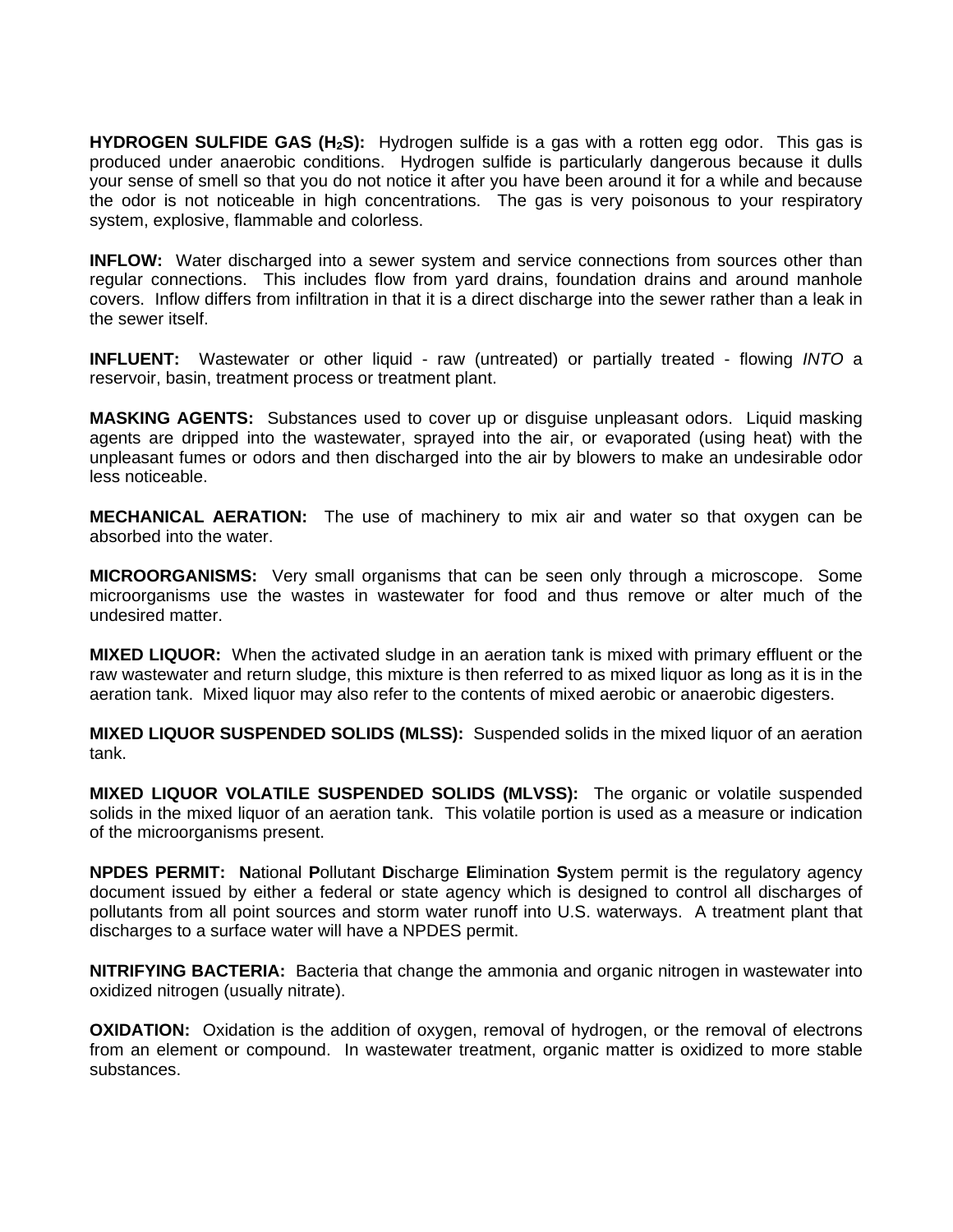**PACKAGE TREATMENT PLANT:** A small wastewater treatment plant often fabricated at the manufacturer's factory, hauled to the site, and installed as one facility. The package may be either a small primary or a secondary wastewater treatment plant.

**PATHOGENIC ORGANISMS:** bacteria, viruses or cysts, which can cause disease (typhoid, cholera, dysentery) in a host such as a human. Also called Pathogens.

**PERCOLATION:** The movement or flow of waster through soil or rocks.

**POLYMER:** Polymers are used with other chemical coagulants to aid in binding small suspended particles to larger chemical flocs for their removal from water.

**PONDING:** A condition occurring on trickling filters when the hollow spaces (voids) become plugged to the extent that water passage through the filter is inadequate. Ponding may be the result of excessive slime growths, trash, or media breakdown.

#### **PRECIPITATE:**

- (1) An insoluble, finely divided substance which is a product of a chemical reaction within a liquid.
- (2) The separation from solution of an insoluble substance.

**PRIMARY TREATMENT:** A wastewater treatment process that takes the place in a rectangular or circular tank and allows those substances in wastewater that readily settle or float to be separated from the water being treated.

**RAW WASTEWATER:** Plant influent or wastewater *BEFORE* any treatment.

**RECEIVING WATER:** A stream, river, lake, ocean or other surface or groundwater into which treated or untreated wastewater is discharged.

**RECIRCULATION:** The return of part of the effluent from a treatment process to the incoming flow.

**RETENTION TIME:** The time water, sludge or solids are retained or held in a clarifier or sedimentation tank.

**RISING SLUDGE:** Rising sludge occurs in the secondary clarifiers of activated sludge plants when the sludge settles to the bottom of the clarifier, is compacted, and then starts to rise to the surface, usually as a result of denitrification.

**SCREEN:** A device used to retain or remove suspended or floating objects in wastewater. The screen has openings that are generally uniform in size. It retains or removes objects larger than the openings. A screen may consist of bars, rods, wires, gratings, wire mesh, or perforated plates.

**SEPTIC:** A condition produced by anaerobic bacteria. If severe, the wastewater produces hydrogen sulfide, turns black, gives off foul odors, contains little or no dissolved oxygen, and creates a high oxygen demand.

**SEWAGE:** The used waster and waster-carried solids from homes that flow in sewers to a wastewater treatment plant. The preferred term is WASTEWATER.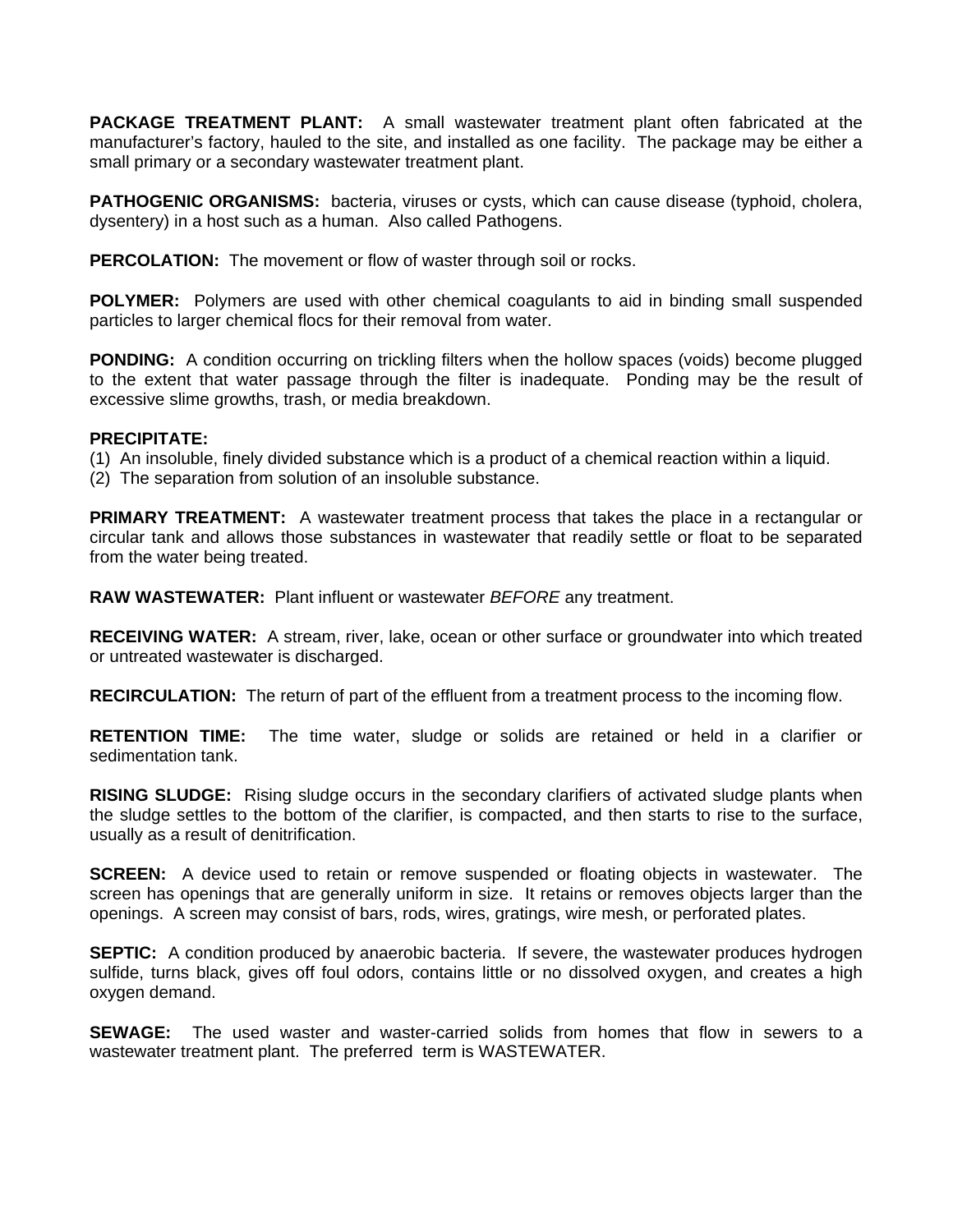**SHORT-CIRCUITING:** A condition that occurs in tanks or basins when some of the water travels faster than the rest of the flowing water. This is usually undesirable since it may result in shorter contact, reaction, or settling times in comparison with the theoretical (calculated) or presumed detention times.

#### **SLUDGE:**

- (1) The settleable solids separated from liquids during processing.
- (2) The deposits of foreign material on the bottoms of streams or other bodies of water.

**SLUDGE DIGESTION:** The process of changing organic matter in sludge into a gas or liquid or a more stable solid form. These changes take place as microorganisms feed on sludge in anaerobic (more common) or aerobic digesters.

**SOLUBLE BOD:** Soluble BOD is the BOD of water that has been filtered in the standard suspended solids test.

**SOLUTION:** A liquid mixture of dissolved substances. In a solution it is impossible to see all the separated parts.

**STORM SEWER:** A separate pipe, conduit or open channel (sewer) that carries runoff from storms, surface drainage, and street wash, but does not include domestic and industrial wastes.

**SUPERNATANT:** Liquid removed from settling sludge. Supernatant commonly refers to the liquid between the sludge on the bottom and the scum on the surface of an anaerobic digester. The liquid is usually returned to the influent wet well or to the primary clarifier.

**SUSPENDED SOLID:** Solids that either float on the surface or are suspended in water, wastewater, or other liquids, and which are largely removable by laboratory filtering.

**TOXIC:** A substance which is poisonous to a living organism.

**TOXICITY:** The relative degree of being poisonous or toxic. A condition which may exist in wastes and will inhibit or destroy the growth or function of certain organisms.

**TRANSPIRATION:** See Evapotranspiration.

**TURBID:** Having a cloudy or muddy appearance.

**VOLATILE SOLIDS:** Those solids in water, wastewater, or other liquids that are lost on ignition of the dry solids at  $550^{\circ}$ C.

**WASTEWATER:** The used water and solids from a community that flow to a treatment plant. Storm water, surface water, and groundwater infiltration also may be included in the wastewater that enters a wastewater treatment plant. The term "sewage" usually refers to household wastes, but this word is being replaced by the term "wastewater."